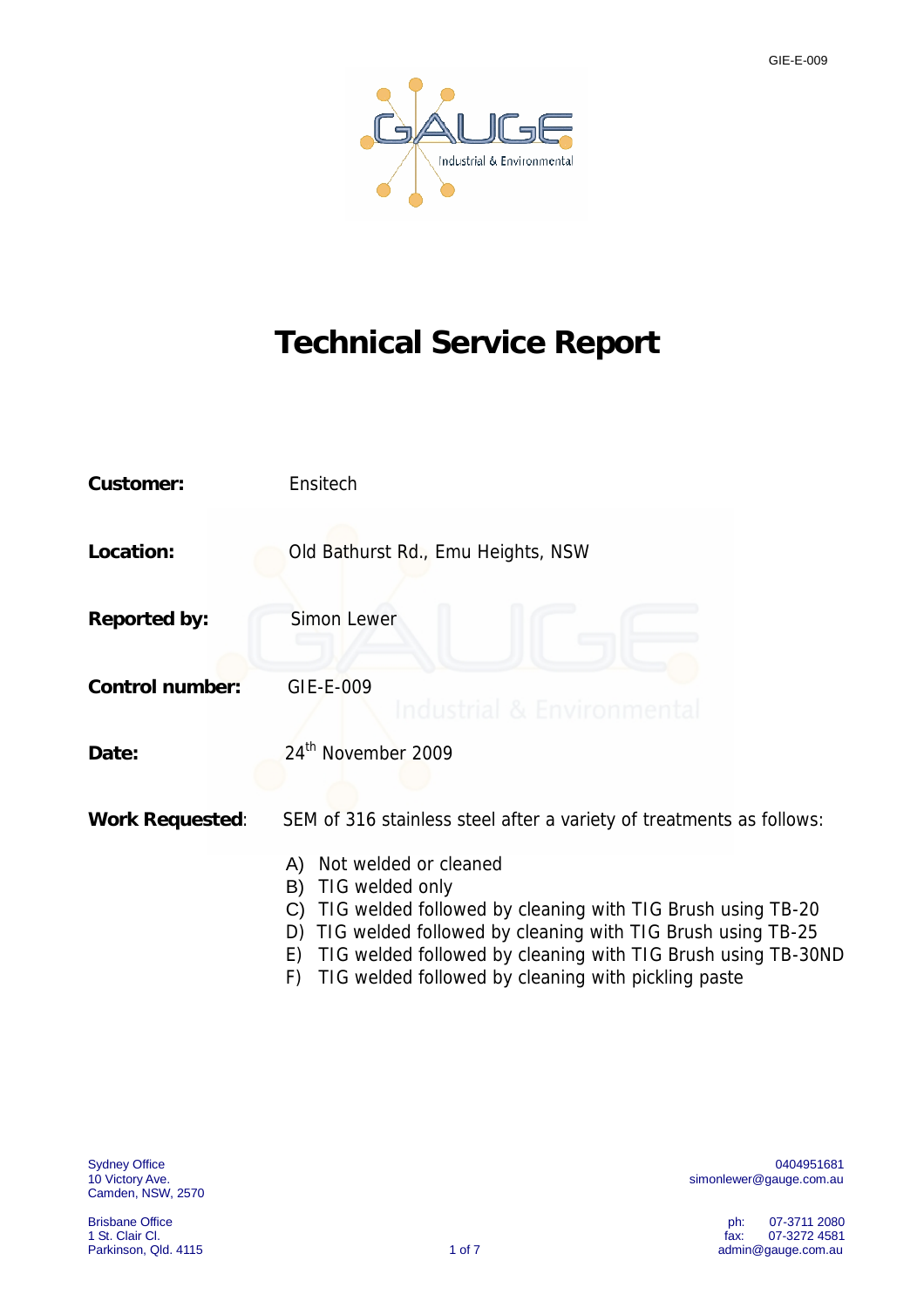## Method

From the one panel of 316 stainless steel that had a series of TIG welds made as strips, 3cm sections were cut with the weld strip through the centre of section. A section of unwelded, unmarked stainless steel was cut from the same panel to be used as a blank showing the elemental composition of the stainless steel prior to welding. This was labelled Sample A.

One of the welded sections was not cleaned, labelled Sample B and provided a negative control for this study. All other sections were individually cleaned with a range of cleaning techniques followed by a tap water rinse and wiped with a separate clean cloth.

All samples were analysed via a Scanning Electron Microscope (SEM) for the major elements detected on the sample surface. For the welded samples, the SEM examined surface was the weld line.

The sample descriptions are below:

| <b>Sample</b> | <b>Sample Description</b>                                          |
|---------------|--------------------------------------------------------------------|
| А             | Unwelded 316 stainless steel                                       |
| в             | <b>TIG welded 316 stainless steel</b>                              |
| r:            | TIG welded 316 stainless steel then TIG<br>Brushed with TB-20      |
|               | TIG welded 316 stainless steel then TIG<br>Brushed with TB-25      |
|               | TIG welded 316 stainless steel then TIG<br>Brushed with TB-30ND    |
|               | TIG welded 316 stainless steel then<br>cleaned with pickling paste |

All samples were scanned via the microscope using the "average of an area" format of analysis. This is not a single point analysis but scans hundreds of points in an area of approximately 2 mm<sup>2</sup> to build a more accurate assessment of the sample. The SEM result for each sample presented in this report is the average of the analysis of these hundreds of points.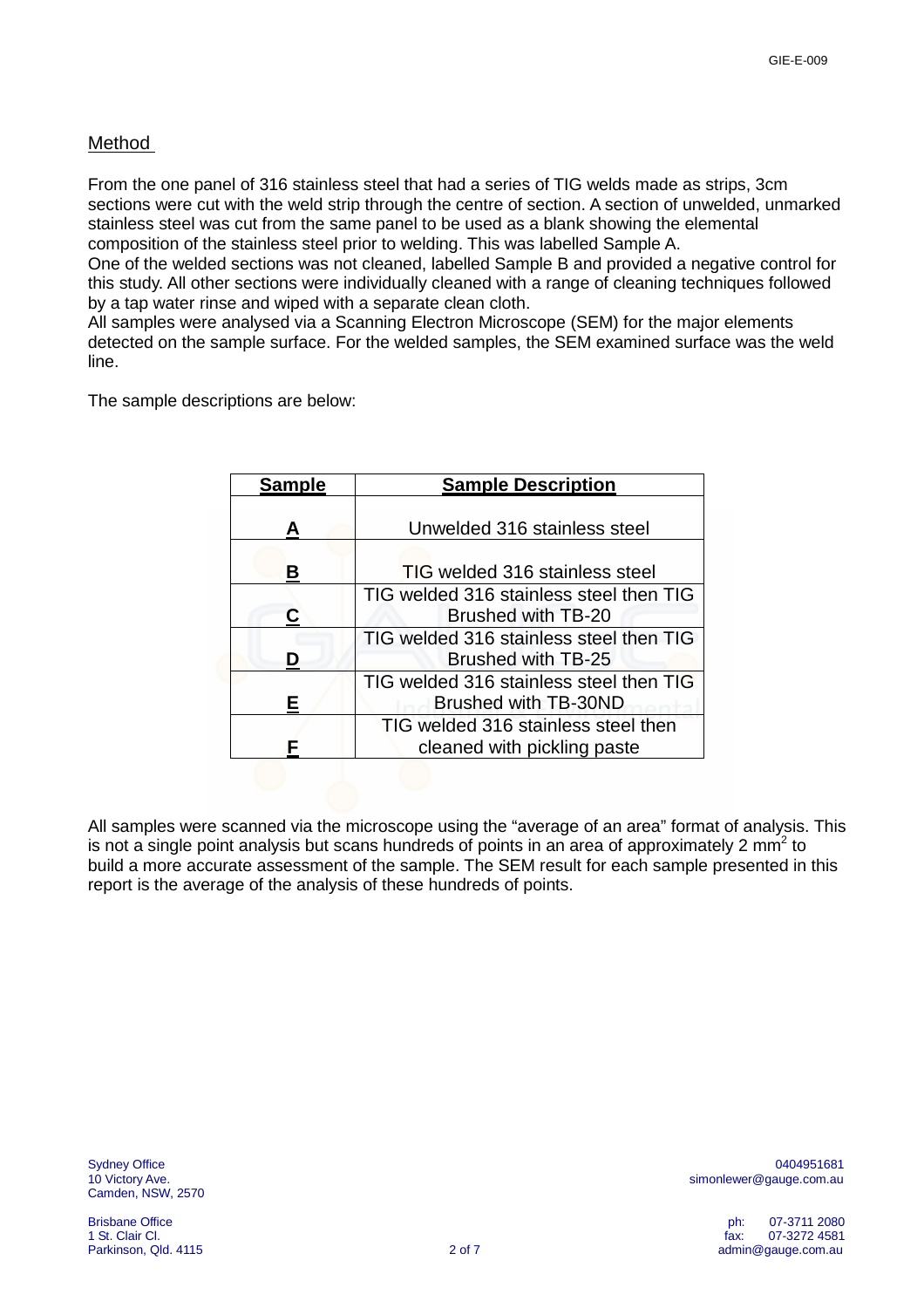## **Results**

| <b>Sample</b>     | <b>Sample Description</b>                                          | Fe $(%)$ | Cr(%) | Ni (%) | O(%)       | Si (%)     | Na $(%)$   | AI (%)     | S(%)       | P(% )      | Mo (%)     | Ca (%)     | K (%)      |
|-------------------|--------------------------------------------------------------------|----------|-------|--------|------------|------------|------------|------------|------------|------------|------------|------------|------------|
| $\mathbf{\Gamma}$ | Unwelded 316 stainless steel                                       | 72.36    | 20.59 | 7.04   | <b>BDL</b> | <b>BDL</b> | <b>BDL</b> | <b>BDL</b> | <b>BDL</b> | <b>BDL</b> | <b>BDL</b> | <b>BDL</b> | <b>BDL</b> |
| в                 | TIG welded 316 stainless steel                                     | 49.98    | 17.69 | 7.77   | 10.38      | 1.8        | 4.64       | .01        | 3.29       | 1.01       | <b>BDL</b> | 0.45       | 1.97       |
| C                 | TIG welded 316 stainless steel then<br>TIG Brushed with TB-20      | 69.28    | 20.42 | 9.14   | <b>BDL</b> | 0.66       | <b>BDL</b> | <b>BDL</b> | 0.49       | <b>BDL</b> | <b>BDL</b> | <b>BDL</b> | <b>BDL</b> |
| D                 | TIG welded 316 stainless steel then<br>TIG Brushed with TB-25      | 67.81    | 20.97 | 9.22   | <b>BDL</b> | .19        | BDL        | <b>BDL</b> | 0.81       | <b>BDL</b> | <b>BDL</b> | <b>BDL</b> | <b>BDL</b> |
| E                 | TIG welded 316 stainless steel then<br>TIG Brushed with TB-30ND    | 67.97    | 20.71 | 9.76   | <b>BDL</b> | <b>BDL</b> | <b>BDL</b> | 0.3        | <b>BDL</b> | 0.51       | <b>BDL</b> | <b>BDL</b> | <b>BDL</b> |
|                   | TIG welded 316 stainless steel then<br>cleaned with pickling paste | 68.82    | 20.22 | 9.26   | <b>BDL</b> | 0.69       | <b>BDL</b> | <b>BDL</b> | <b>BDL</b> | <b>BDL</b> | 1.01       | <b>BDL</b> | <b>BDL</b> |

BDL= Below Detectable Limits

## Interpretation

The findings show:

| That TIG welding results in a large oxide component as shown by the high oxygen levels before |
|-----------------------------------------------------------------------------------------------|
| cleaning in this study.                                                                       |

- 2. The large amounts of Si, Na, Al, S, P, C and K in Sample B which are due to the flux in the welding wire.
- 3. The TIG Brushing and pickling paste removed all detectable oxides from the weld which supports the theory that TIG Brushing and pickling paste passivate the welded surface.
- 4. The TIG Brushing and pickling paste returned the approx. 20.6 % Cr levels which were found in the unwelded sample A.
- 5. That the TIG Brush using TB-20, TB-25 or TB-30ND was effective in oxide removal to undetectable levels
- 6. Whilst it needs explanation of significance, TIG Brushing with TB-30ND was the only treatment that removed all Si left on the weld after the welding process.

Camden, NSW, 2570

Sydney Office 0404951681 10 Victory Ave. [simonlewer@gauge.com.au](mailto:simonlewer@gauge.com.au)

Brisbane Office ph: 07-3711 2080 1 St. Clair Cl. fax: 07-3272 4581 Parkinson, Qld. 4115 **3 of 7** [admin@gauge.com.au](mailto:admin@gauge.com.au) 3 of 7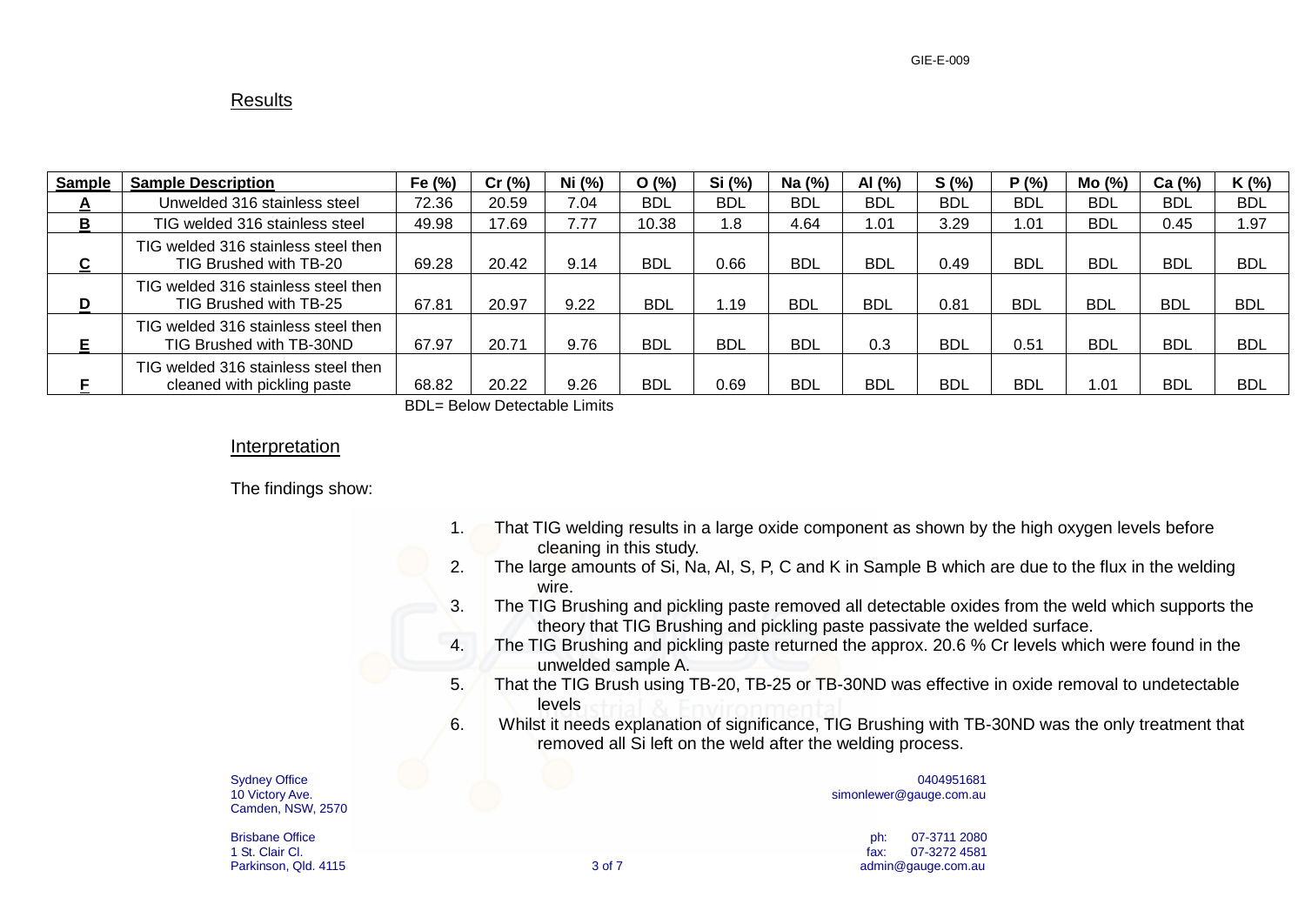- 7. All TIG Brushing and also pickling paste increased the Ni % in the steel from 7.0% in the unwelded sample to between 9.2-9.8%. This increase needs further investigation and explanation.
- 8. TIG Brushing with TB-20 presented very comparable results to pickling paste. Apart from the Si reduction, TIG Brushing with TB-30ND also gave very comparable results to pickling paste.



Camden, NSW, 2570

Sydney Office 0404951681 10 Victory Ave.<br>10 Victory Ave.

Brisbane Office ph: 07-3711 2080 1 St. Clair Cl. fax: 07-3272 4581 Parkinson, Qld. 4115 **and 1991** [admin@gauge.com.au](mailto:admin@gauge.com.au) admin@gauge.com.au admin@gauge.com.au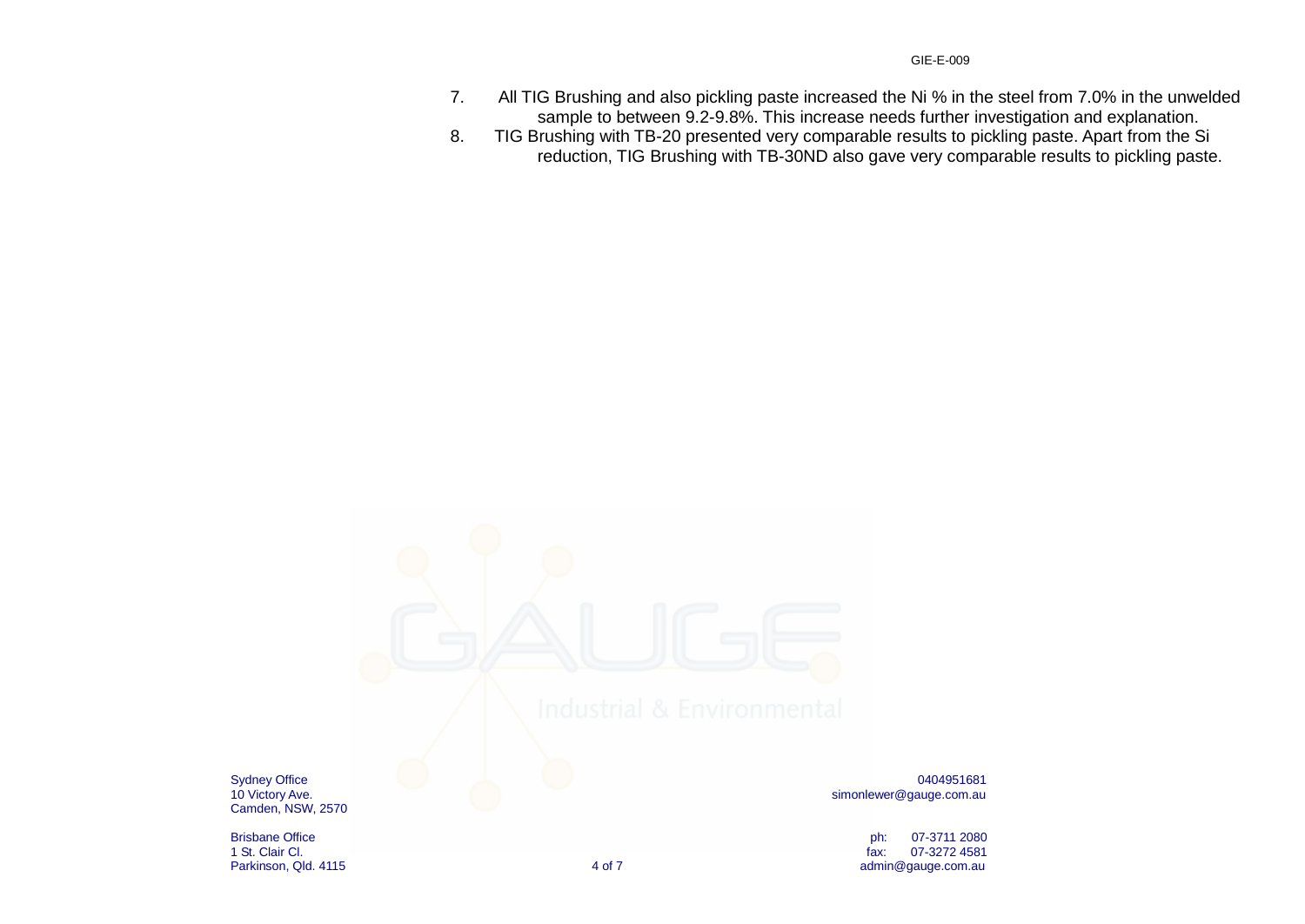## Appendix- Scanning Electron Micrographs with images.

Sample A





### Sample B





Camden, NSW, 2570

Sydney Office 0404951681 10 Victory Ave. [simonlewer@gauge.com.au](mailto:simonlewer@gauge.com.au)

Brisbane Office ph: 07-3711 2080 1 St. Clair Cl. fax: 07-3272 4581 Parkinson, Qld. 4115 **but adminited as a contract of the Contract S** of 7 adminited adminited gauge.com.au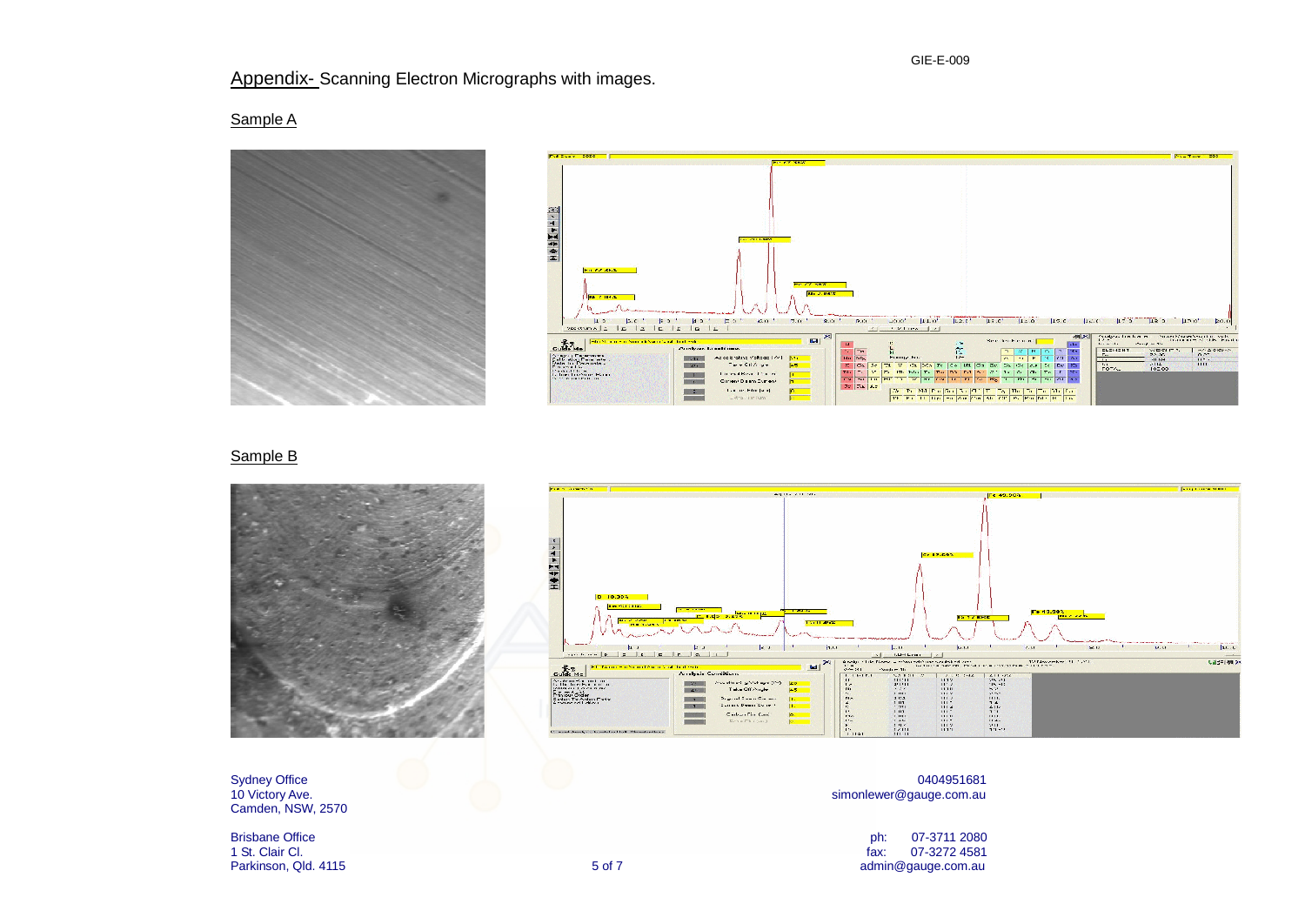#### Sample C





### Sample D





Camden, NSW, 2570

#### Sydney Office 0404951681 10 Victory Ave. [simonlewer@gauge.com.au](mailto:simonlewer@gauge.com.au)

erisbane Office and the philosophy of the philosophy of the philosophy of the philosophy of the 197-3711 2080<br>
Brisbane Office and the philosophy of the philosophy of the philosophy of the philosophy of the 197-3272 4581<br> 1 St. Clair Cl. fax: 07-3272 4581 Parkinson, Qld. 4115 **and 1112** [admin@gauge.com.au](mailto:admin@gauge.com.au) 6 of 7 **6 admin@gauge.com.au**